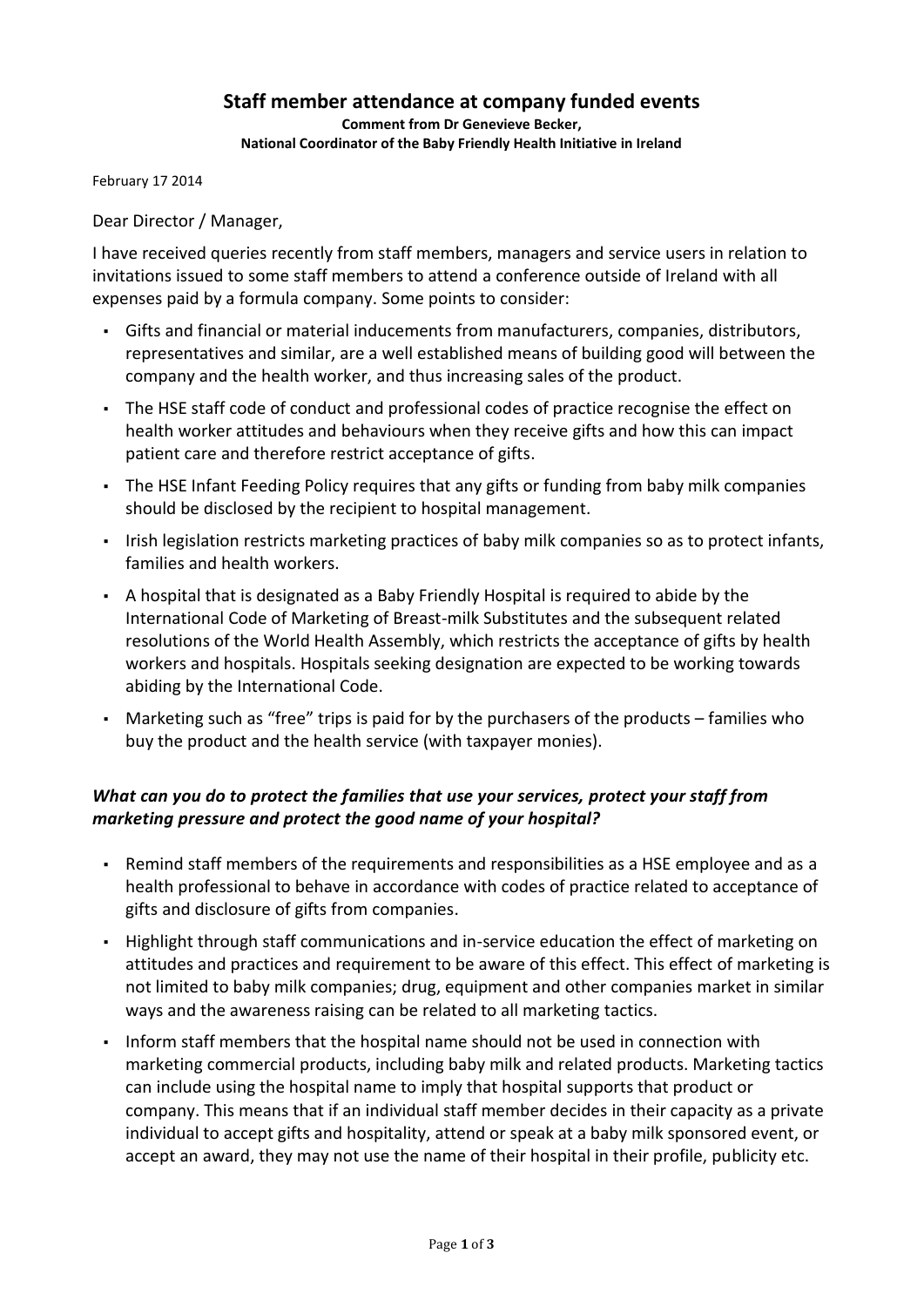- Ask a staff member seeking to attend a sponsored event if the event is really necessary for their professional education and will it assist the families that they serve. If the educational presentation was on the internet would they be a keen to go as they are when a free trip abroad is provided?
- Staff members acting in their hospital role or on hospital time should not be attending events of which the majority of the event is other than the provision of scientific and factual information on the product made by that company. Social events, dinners, accommodation, travel, or presentations not connected directly with the scientific and factual information of the product are "gifts to health workers". However, if an individual staff member goes in their own time and without using the name of the hospital that is their personal choice and the hospital cannot prohibit it. The hospital can insist than no marketing materials from the event are shared in the hospital on their return. (Somewhat similar example: If a staff member wants to smoke they can do so outside hospital campus but they cannot smoke on the campus, give a cigarette or offer to light a cigarette for a patient or visitor on the campus, hand out leaflets encouraging smoking with the hospital, or be depicted as the hospital employee praising a product).

Attached is some information for managers and staff members on the International Code of Marketing of Breastmilk Substitutes and subsequent WHA Resolutions and professional codes in relation to this issue. Please contact me if you have queries in relation to this. Regards

Dr Genevieve Becker,

National Coordinator of the Baby Friendly Initiative in Ireland bfhi@iol.ie

## **Further information regarding involvement of hospitals and hospital employees in commercial marketing activities:**

## *Health Service Executive Document 2.1: Code of Standards and Behaviour (V3) 2009 Requirements of the Code*

3. (h) Employees are required to have due regard for State resources to ensure proper, effective and efficient use of public money.

3. (j) The use of their official positions by employees to benefit themselves or others with whom they have personal or business ties is not allowed.

3. (k) Employees may not engage in outside business or activity which would in any way conflict with the interests of their departments/offices.

3. (l) Employees should not receive benefits of any kind from a third party which might reasonably be seen to compromise their personal judgement or integrity. Any benefits received should be of nominal value. All gifts and benefits received must be disclosed to the employee's superior.

3. (m) Employees should not accept hospitality of any kind from a third party which might reasonably be seen to compromise their personal judgement or integrity.

## *HSE Staff Handbook*

*Acceptance of Gifts* 

• An Employee may not solicit or accept, directly or indirectly from any person, firm or association, anything of economic value such as a gift, gratuity or favour which might reasonably be interpreted as being of such nature that it could affect his/her impartiality in dealing with the donor.